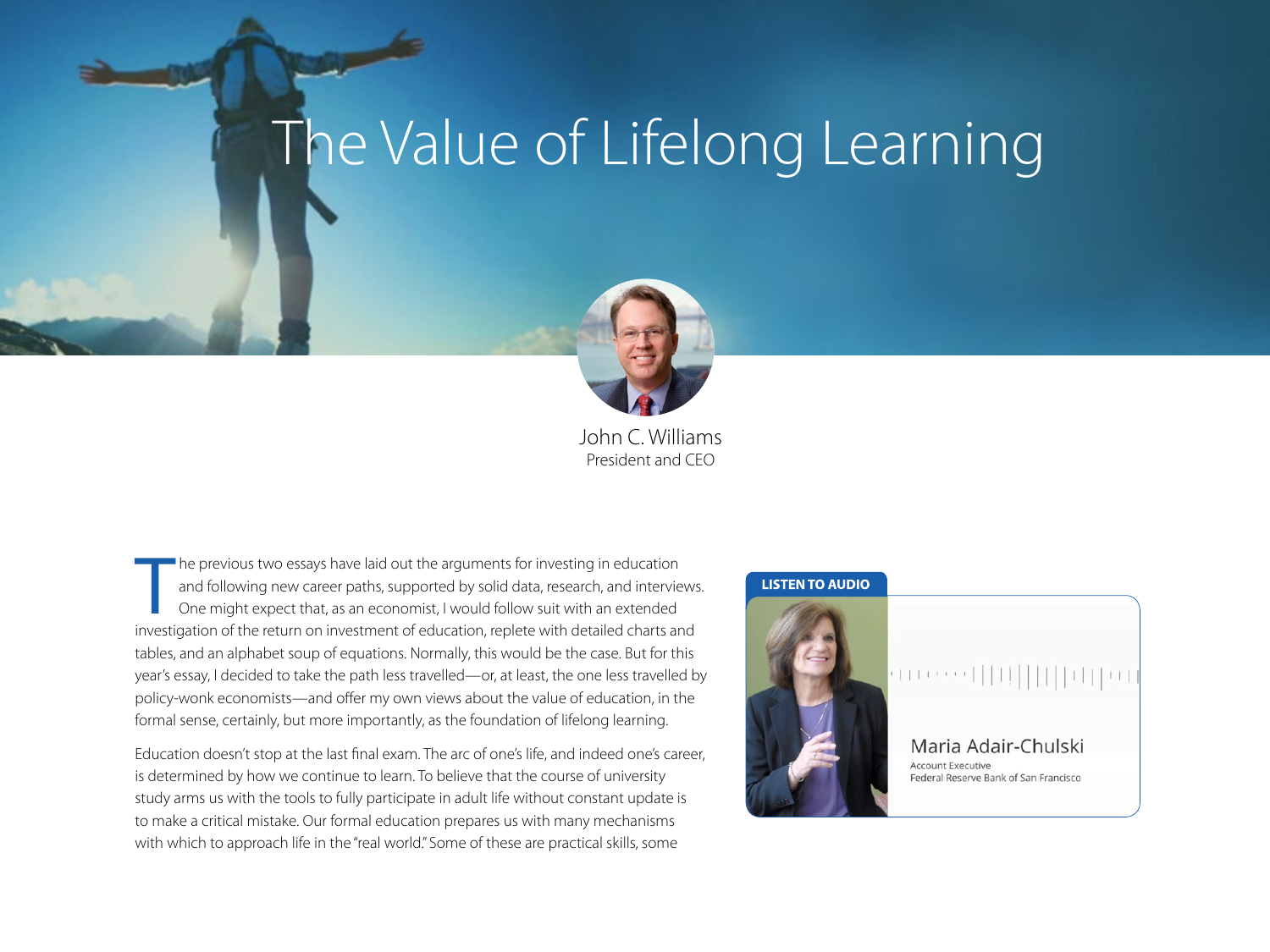

are the intellectual preparedness to take on a new job or career, and some appear to have no impact, other than to have offered some diversion during college or high school. But even the lessons that do not appear to have a pragmatic purpose are vital to our success in later life. They teach us to see the world differently and thus view obstacles from several perspectives and approach them from different angles. They're important because they teach us how to think, not what to memorize. And that is key if we are to push ourselves to continue learning and be open to new ideas.

Even in a profession as seemingly mundane as economics, the field is always changing. I once was speaking to a group that included students of a former professor of mine. I flattered my former teacher that he'd taught me "everything I know" about the day's topic. He retorted that he hoped that wasn't true; he'd be alarmed if I'd failed to learn anything new on the subject in the intervening 25 years.

Of course, he was right, and neither I nor any other economist would claim that we've learned everything and can give up studying. New models, data, and methods of analysis are constantly emerging. The most skilled economists are those who can adapt to new ideas and new ways of thinking, because no one—not economists, not computer programmers, not teachers—will be doing the exact same job in five years' time, let alone 30. Indeed, the term "creative destruction"—the idea that progress by its very nature destroys economic structures as innovation makes old models obsolete—was coined by an economist. Like everyone else, we must adapt to the changing world in which we operate.

The groundwork for evolving along with one's profession is not laid in the rote learning of new technologies or equations, but in the critical thinking imparted by those lessons seemingly unrelated to the practicalities of our chosen trades. Perhaps a physicist doesn't draw a direct link between her English classes and life in the lab. Maybe a computer programmer fails to find the connection between philosophy and coding. But all learning is a part of our intellectual and professional success. These disciplines, often considered the "soft" studies are anything but, and they foster the ability to think strategically, to parse ideas, and to question embedded hierarchies that make the mind agile enough to not only adapt to technological advances, but also to embrace new thinking.

## **LISTEN TO AUDIO**



Mary C. Daly [Senior Vice President and Associate Director of Research](http://sffed-education.org/AnnualReport2014/#college-essays/does-college-pay/video-mary2
) Federal Reserve Bank of San Francisco

 *"Indeed, the term 'creative destruction'—the idea that progress by its very nature destroys economic structures as innovation makes old models obsolete—was coined by an economist."*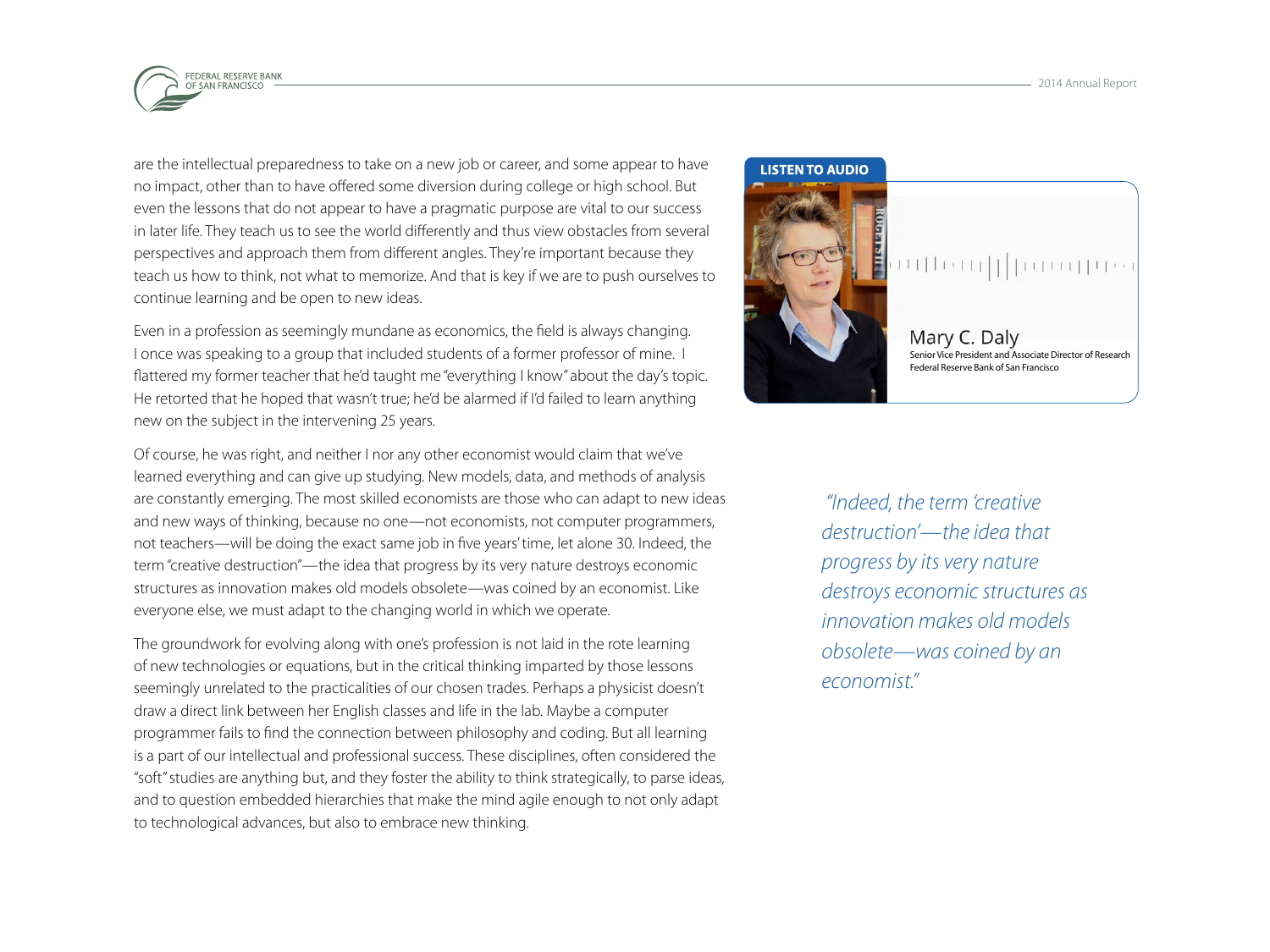

This is not a novel idea. The concept of well-rounded learning harkens back to classical antiquity, when education in seven liberal arts was considered essential for a truly educated mind. Those same subjects were vital to the Medieval founders of the modern university system, who grouped those disciplines under the auspices of the trivium—grammar, logic, and rhetoric, used to sharpen critical-thinking skills—and the quadrivium—arithmetic, geometry, astronomy, and music, whose foundation was the study of numbers. It was believed that the knowledge of these arts laid the groundwork for all areas of study and the pursuit of each aided in the mastery of the others. This is more than high-minded pedantic philosophy: modern science has borne this theory out again and again. The seven arts were eventually joined by an expanded roster of subjects, but the fundamental theory that a full educational offering strengthens the intellect remained. That's why, as an economics major, I was expected to take language, history, and science classes, or why the math majors had to fulfill humanities and social sciences requirements.

The message in this is not that one should rush out and take an astronomy class—though that may be beneficial, and undoubtedly fun. As it happens, I did take astronomy classes as a student at Berkeley, and I can attest that they were both beneficial—I learned methods of investigation and ways of thinking that were different from those in my economics and political science classes—and very enjoyable. The point is that the mind is sharpened by education and experiences outside our own spheres of familiarity. The more adaptable we become, the more open we are to new ideas and perspectives. We have the great benefit of living in an incredibly diverse country, populated by people with different cultures, experiences, and backgrounds from our own. To some extent, we are living in our own university. One of the most important aspects of lifelong learning, and one of the greatest benefits of exercising the mind, is that it fosters creativity. As the president of the Federal Reserve Bank of San Francisco, I would be remiss if I did not point out not only the vast array of industries that call the Twelfth District home, but the central role innovation has played in them, from technology and biotech to agriculture and financial services. Innovation comes from inspiration and invention, but also in combining existing ideas in new and creative ways. Learning about other cultures and societies can foster that kind of creative process, and it is clear to me that the Twelfth District is a hub of innovation in large part because of its diversity, and that we continue to draw talent here for the same reason.

*". . . it is clear to me that the Twelfth District is a hub of innovation in large part because of its diversity, and that we continue to draw talent here for the same reason."*